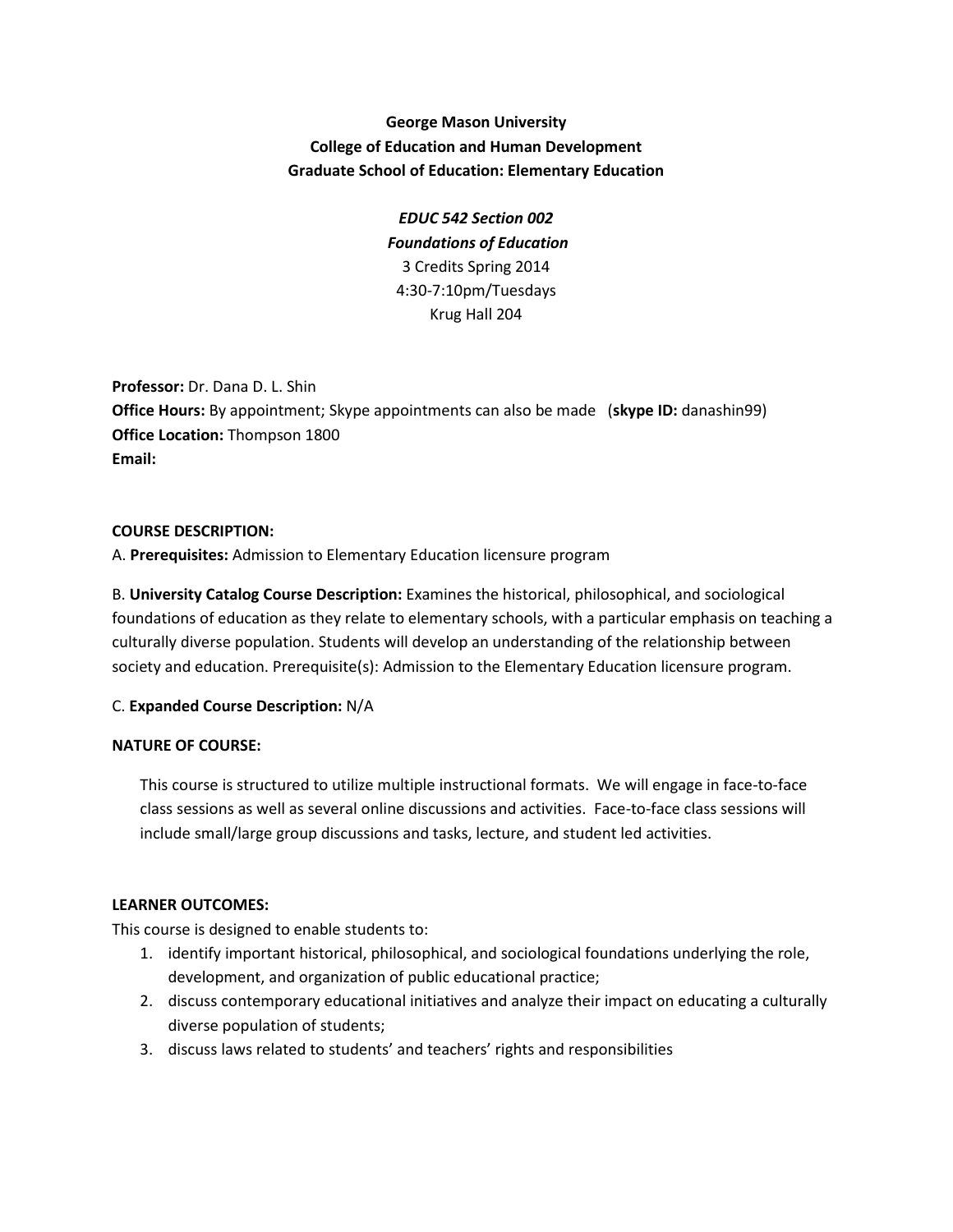#### **PROFESSIONAL STANDARDS:**

## **National Council for Accreditation of Teacher Education Program Standards for Elementary Teacher Preparation**

- 1. Candidates use their knowledge and understanding of individual and group motivation and behavior among students at the K-6 level to foster active engagement in learning, self motivation, and positive social interaction and to create supportive learning environment.
- 2. Candidates use their knowledge and understanding of effective verbal, nonverbal, and media communication techniques to foster active inquiry, collaboration, and supportive interaction in the elementary classroom.
- 3. Candidates understand practices and behaviors that identify and develop the competence of a professional career teacher.

#### **Association of Childhood Education International Standards**

- 3.2 Adaptation to diverse students—Candidates understand how elementary students differ in their development and approaches to learning, and create instructional opportunities that are adapted to diverse students.
- 5.1 Professional growth, reflections, and evaluation—Candidates are aware of and reflect on their practice in light of research on teaching, professional ethics, and resources available for professional learning; they continually evaluate the effects of their professional decisions and actions on students, families, and other professionals in the learning community and actively seek out opportunities to grow professionally.

#### **InTASC Standards**

Standard 2: The teacher uses understanding of individual differences and diverse cultures and communities to ensure inclusive learning environments that enable each learner to meet high standards.

Standard 9: Professional Learning and Ethical Practice: The teacher engages in ongoing professional learning and uses evidence to continually evaluate his/her practice, particularly the effects of his/her choices and actions on others (learners, families, other professionals, and the community), and adapts practice to meet the needs of each learner.

### **8 VAC 20-25-30. Technology standards**

- A. Instructional personnel shall be able to demonstrate effective use of a computer system and utilize computer software.
- B. Instructional personnel shall be able to apply knowledge of terms associated with educational computing and technology.
- C. Instructional personnel shall be able to apply computer productivity tools for professional use.
- D. Instructional personnel shall be able to use electronic technologies to access and exchange information.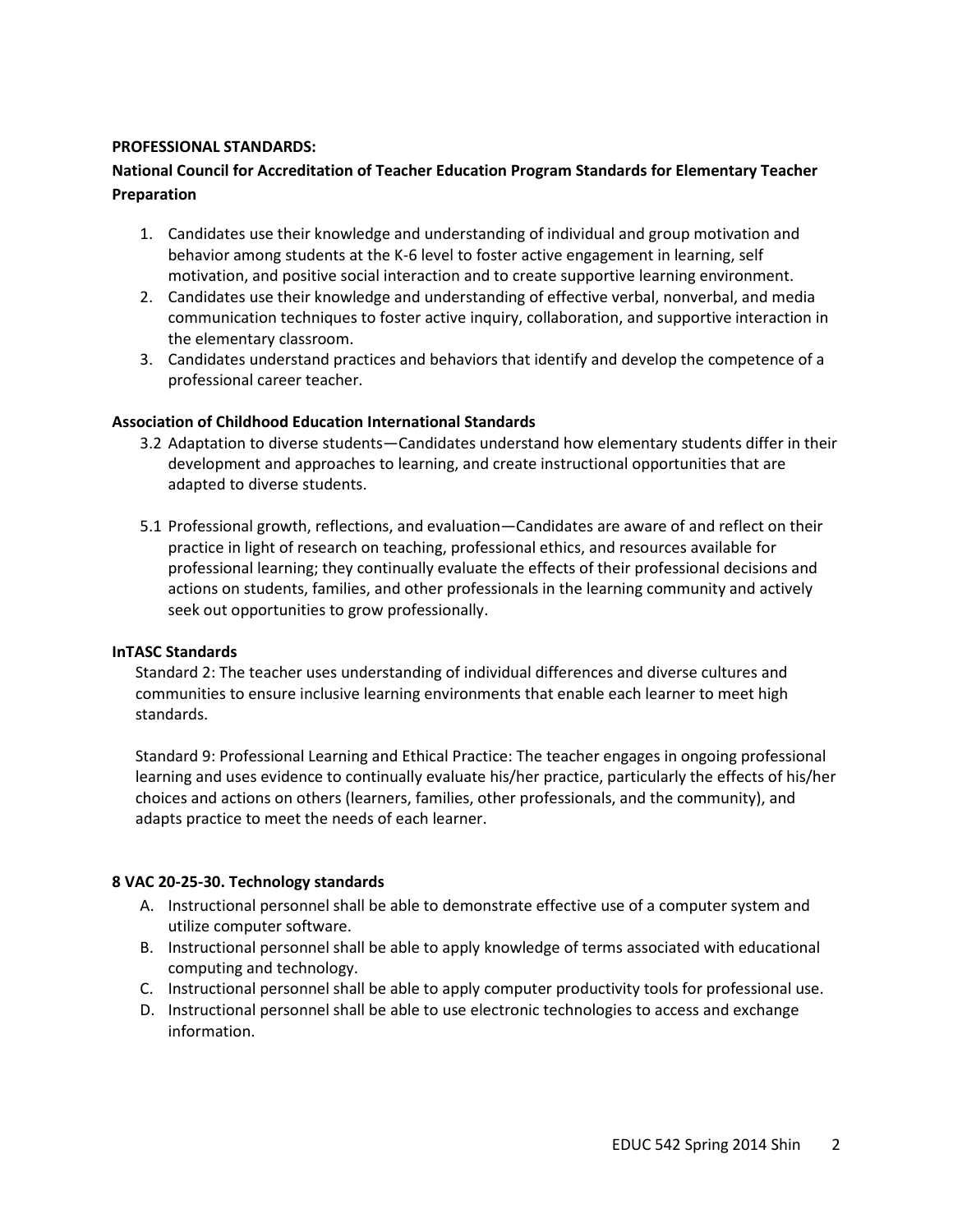### **REQUIRED TEXTS:**

Spring, J. (2012). American education (16<sup>th</sup> ed.). New York, NY: McGraw-Hill.

Kozol, J. (2005). *The shame of the nation: The restoration of apartheid schooling in America*. New York: Broadway Publishing.

Additional selected readings will be posted on Blackboard.

#### **COURSE ASSIGNMENTS AND EXAMINATIONS:**

### **1. Assignment Descriptions**

### *Readings and Dialectical Journals*

There is a good deal of reading in this course and it is your responsibility to read the assigned book and article selections every week. Just completing the readings however is not enough to maximize your learning opportunities. You also need to analyze the readings in terms of your prior learning, personal experiences, and other readings. Therefore, it is expected that you employ active reading strategies by utilizing a dialectical journal. In this journal, you will explicitly note places in the text that stand out to you and explore why in a brief note. You may question, disagree, agree, identify confusion, etc. A dialectical journal is a *conversation between you and the text*. See the handout describing dialectical journals for more information.

- The journal for the weeks' readings should be completed before the class period begins.
- The journal will count towards your weekly class participation and you are expected to bring it to each class session. Each week I will choose two students to share their journal entries with the class, and at several points I will ask you to submit your journal without advance notice.
- Journal entries should be brief, yet thoughtful, and demonstrate genuine consideration of the text.
- In your responses, you should also attempt to connect across readings and entries.
- A minimum of 3 entries per reading is expected (2 entries for short readings, 1 entry for each Kozol chapter).

### *Post Class Thoughts*

At the end of each class, you are expected to complete a brief description of your post class thoughts. This serves as a type of "exit card" to help you process your immediate learning and to provide me insight into your developing understanding and perspective. It is expected that your response is brief but that you connect your response to class discussion and the readings.

#### *Beliefs Statement:*

As you progress through your program, you will identify, develop, and refine your beliefs about teaching and learning. These beliefs may or may not reflect your actual teaching practice. We often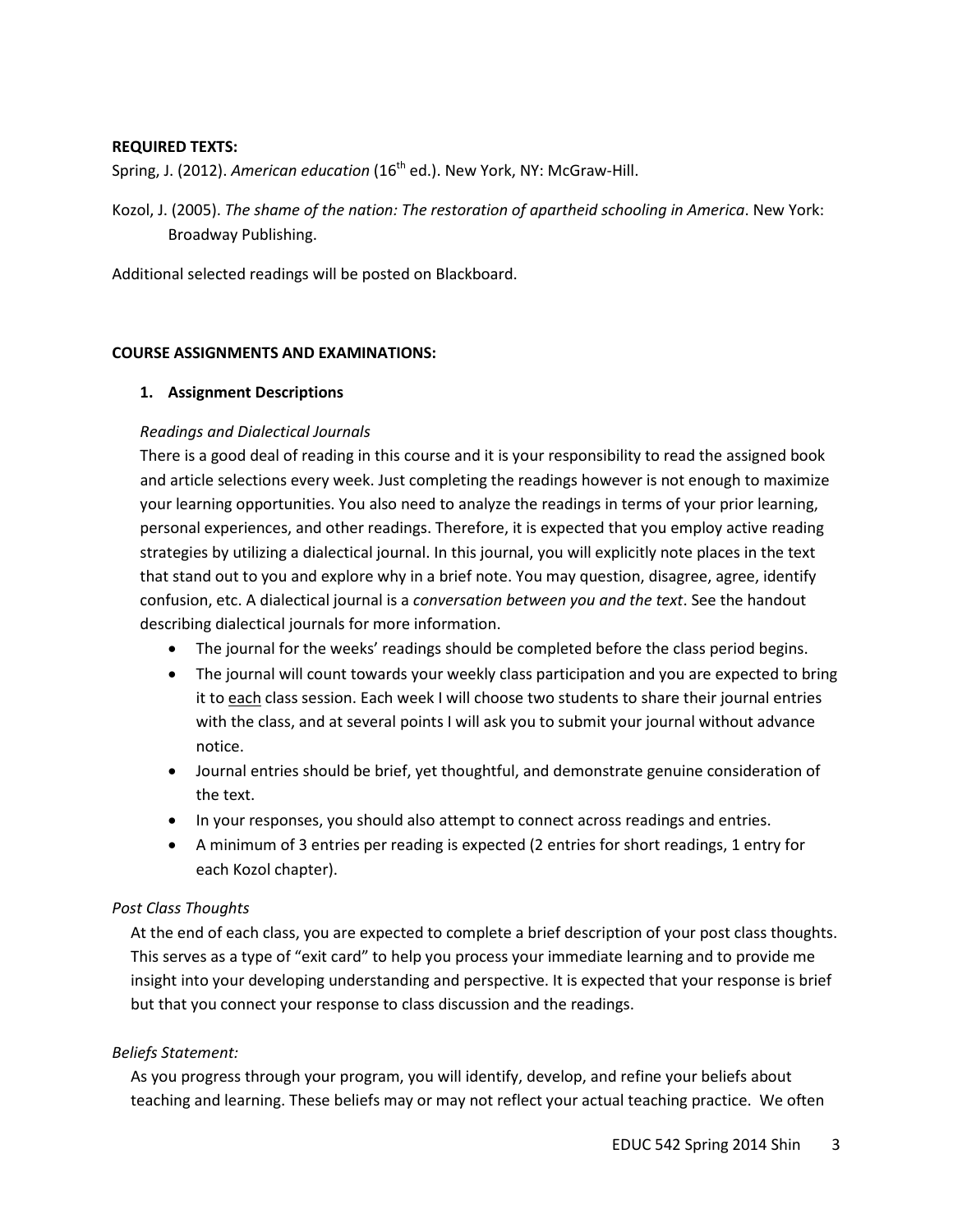aspire to something that we are not yet able to do or that we don't do consistently. Your Beliefs Statement serves as a tool for acquiring new knowledge and studying your own teaching practice. Remember, your Beliefs Statement is likely to shift, grow, and deepen as you gain more experience in the classroom and deepen your knowledge of theory and practice. You will revisit your Beliefs Statement at the end of the course.

Your Beliefs Statement should be 1-2 single spaced pages in length and should address each of the following prompts:

- I believe that teaching and learning…
- I believe my classroom is...
- I believe all my students are/they learn best when they…
- I believe my students learn best when I...
- I believe community/family is/are...
- I believe collaboration is...

## *Philosophical Cases and Reflection*

Using what you will learn about various philosophies of education, you will work with a small group in class to create a short vignette that illustrates a philosophy in action in a "classroom". In other words, imagine you will imagine walking into a classroom today and describe what you might see and hear if the teacher (personally) aligned with your assigned philosophy.

- Include such details as: teacher actions and responses, student actions and responses, curriculum content, student population and/or grouping, and room arrangement and decoration.
- Each vignette should concern the same grade level at the same fake school.
- Write the vignettes from the perspective of an observer who is visiting the classroom.
- Each vignette should be a half-page to a page. At the conclusion of each vignette, your peers will identify two to three attributes of that philosophy that are represented in your case.

You will synthesize your understanding by writing an approximately two-page autobiographical reflection that analyzes your own educational experience. Apply your new knowledge about the major educational philosophies and theorists to identify which ideas about the nature of knowledge and learning guided your own schooling. What were the consequences of these forces on your life (for better or worse)? What assumptions do you have (or did you have) about learning/knowledge? How does that inform what you think about teaching? As a result, what do you anticipate will be easy? What do you anticipate will be challenging for you? Within this reflection, identify your own philosophical leanings in light of what you have learned about yourself and these eight philosophies.

# *Autobiographical Extended Reflection*

In your Philosophical Cases and Reflection, you analyzed your school experiences in terms of philosophical influences. In this autobiographical extended reflection, you will analyze your schooling experiences in terms of what you have learned about the historical and sociological forces at play in American society. You will apply your new knowledge of the major historical forces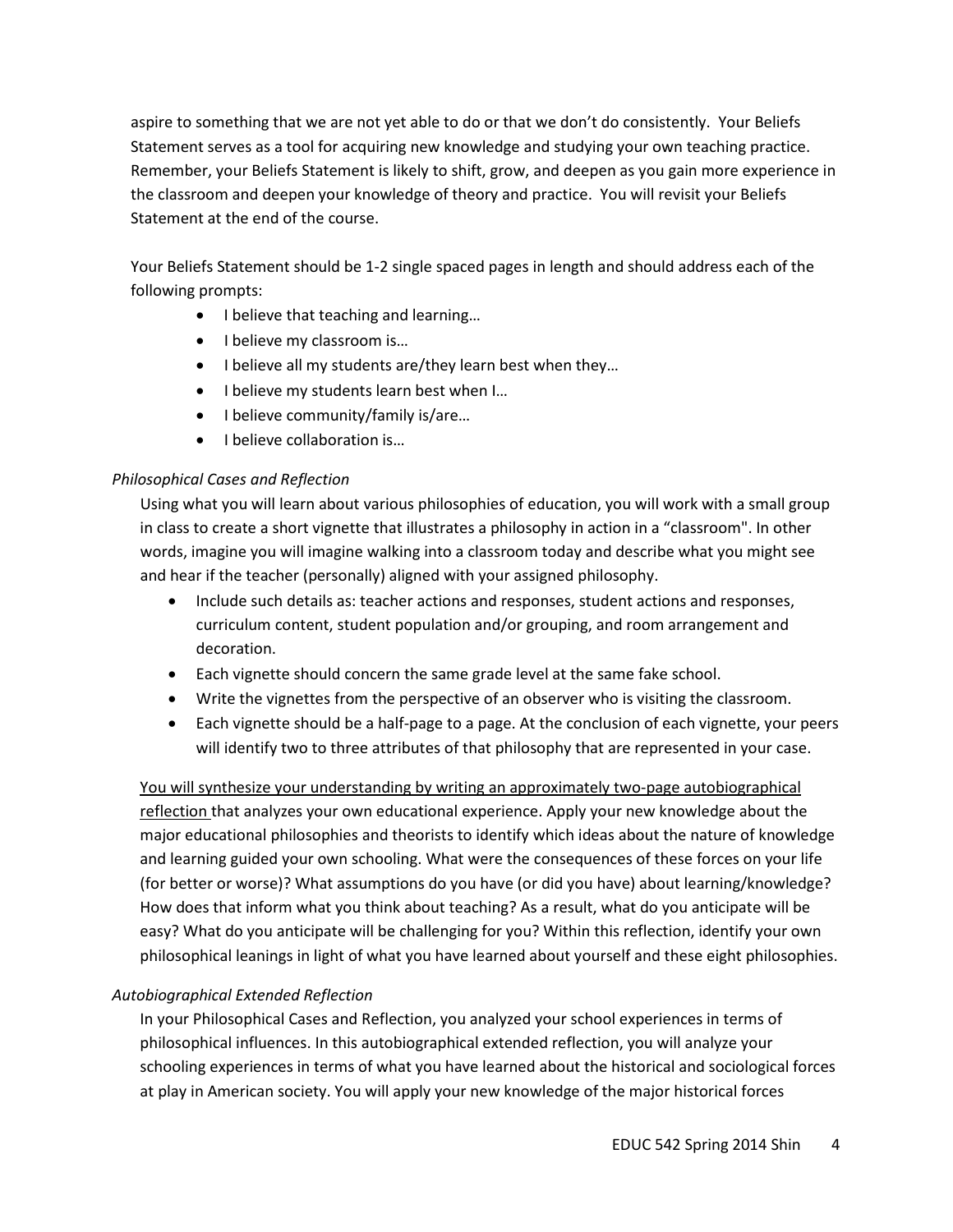shaping the structure and purposes of schools and identify which trends most powerfully shaped your own schooling experiences. Additionally, you'll apply your new knowledge about the sociological foundations of schooling (as related to gender, race, ethnicity, language, social class, and (dis)ability) to analyze your school experience and identify how these aspects of your identity shape your life decisions and thinking – especially your ideas about teaching.

Just like in the philosophical reflection, you'll explore: what were the consequences of these forces on your life (for better or worse)? What assumptions do you have (or did you have) about schooling? How does that inform what you think about teaching? As a result, what do you anticipate will be easy? What do you anticipate will be challenging for you?

Use your dialectical journal to aid you in this reflection.

This should be approximately 2-3 pages.

### *Current Events*

In partners or trios, you will select a current events news story (video clip or news article within the last month) to share with the class. The story should relate to an educational issue connected to the theme of the week the small group has been assigned. Links to the story should be posted to Blackboard 48 hours before class so that the other students and instructors can familiarize themselves with the issue. The group will be allotted 20-30 minutes in class to facilitate a discussion/activity about the story. The group will be responsible for a one-page handout summarizing the story and identifying 2-3 essential questions they would like to address with the class. Great resources for finding current events news stories include (but are NOT limited to):

- New York Times U.S. Education Section: <http://www.nytimes.com/pages/education/index.html>
- Education Week:<http://www.edweek.org/ew/index.html>
- Bridging Differences (blog):<http://blogs.edweek.org/edweek/Bridging-Differences/>
- Washington Post Education Section:<http://www.washingtonpost.com/local/education>

In addition to the requirements above, individually, each student will write a 1-page reflection of his or her presentation on the themes raised during the in-class discussion, as well as a *brief* metacognitive analysis of the process of working with a partner to plan for the class discussion and to create the handout. The reflection is due one week after the presentation and should be uploaded to blackboard.

## *Reflective Practitioner Paper (40 pts) PBA*

In order to become reflective practitioners for a multicultural classroom, candidates must reflect on a variety of professional issues that teachers confront in their day-to-day teaching as well as the broader educational and social context, which affects the work of the public school teacher. To this end, the candidates will analyze a current issue/innovation around race and culture, gender equity, special education, social class, or language diversity. They will then relate it to historical and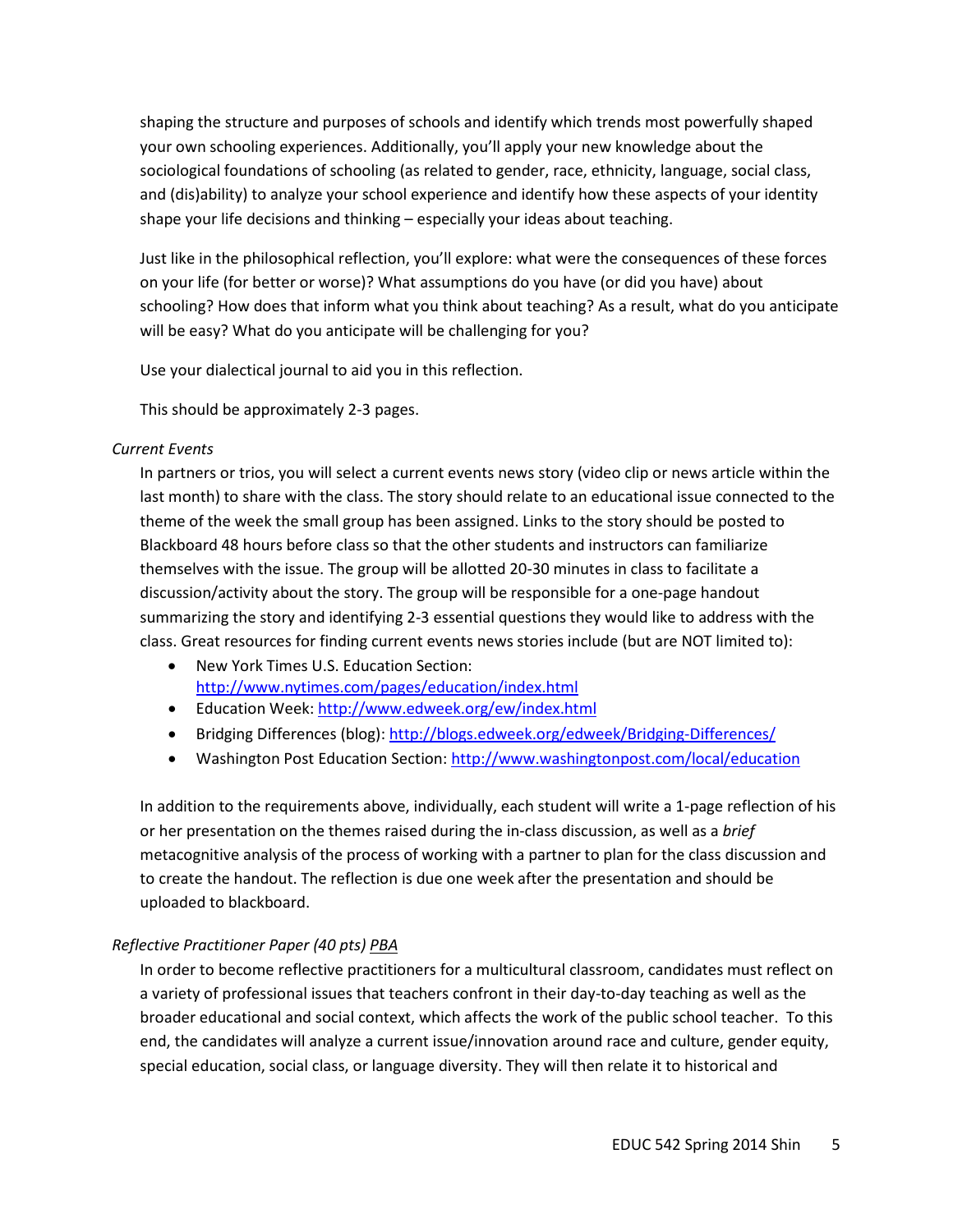sociological trends/perspectives as well as to their own experiences. \*A detailed task description and rubric is attached.

## **2. Assignment Weighting**

| Course<br><b>Outcomes</b> | Assignments                               | Points                      | Due Date      |
|---------------------------|-------------------------------------------|-----------------------------|---------------|
| 1,2,3                     | <b>Readings and Dialectical Journals</b>  | 5 pts (50 pts. total)       | Weekly        |
| 1, 2, 3                   | Post Class Thoughts and Activities        | 2 pts/class (26 pts. total) | Weekly        |
|                           | Participation/Attendance                  | 5 pts/class (65 pts. total) | Weekly        |
|                           | <b>Beliefs Statement</b>                  | 10                          | <b>Jan 28</b> |
|                           | Philosophical Cases and Reflection        | 10                          | Feb 18        |
|                           | Autobiographical Extended Reflection      | 10                          | April 1       |
| 2,3                       | <b>Current Events/Reflection</b>          | 10/5                        | Weekly        |
| 2                         | Reflective Practitioner Paper Draft (PBA) | Optional                    | April 8       |
| 2                         | Reflective Practitioner Paper (PBA)       | 40                          | May 6         |
| <b>TOTAL POINTS</b>       |                                           | 226                         |               |

**All written papers MUST be double-spaced, with 1" margins, and in 12-point font (Times New Roman, Calibri, or Arial). APA format is expected. If you do not have a 6th Edition APA manual, the OWL at Purdue is an excellent resource [http://owl.english.purdue.edu/owl/resource/560/01/.](http://owl.english.purdue.edu/owl/resource/560/01/)**

## **3. Grading Policies**

 A=93-100; A-=90-92; B+=87-89; B=80-86; C=70-79; F=below 70  *\*\*Remember: A course grade less than B requires that you retake the course.*

# **4. Other Expectations**

Late work will NOT be accepted without prior approval by your instructor. **Any assignment submitted past the syllabus deadline without prior approval will earn 0 points.** 

Your assignments are only accepted via Blackboard (except the PBA- that is uploaded to TaskStream). You must name your file in the following way:

- Yourlastname\_assignment
- For example, for the Philosophical Cases assignment, mine would be: parker\_philosophy

**Please Note:** The GMU Writing Center offers online support via email. They will provide feedback on your writing within one hour. Graduate and professional writing can be difficult; I encourage you to take advantage of this service. [http://writingcenter.gmu.edu/?page\\_id=177](http://writingcenter.gmu.edu/?page_id=177)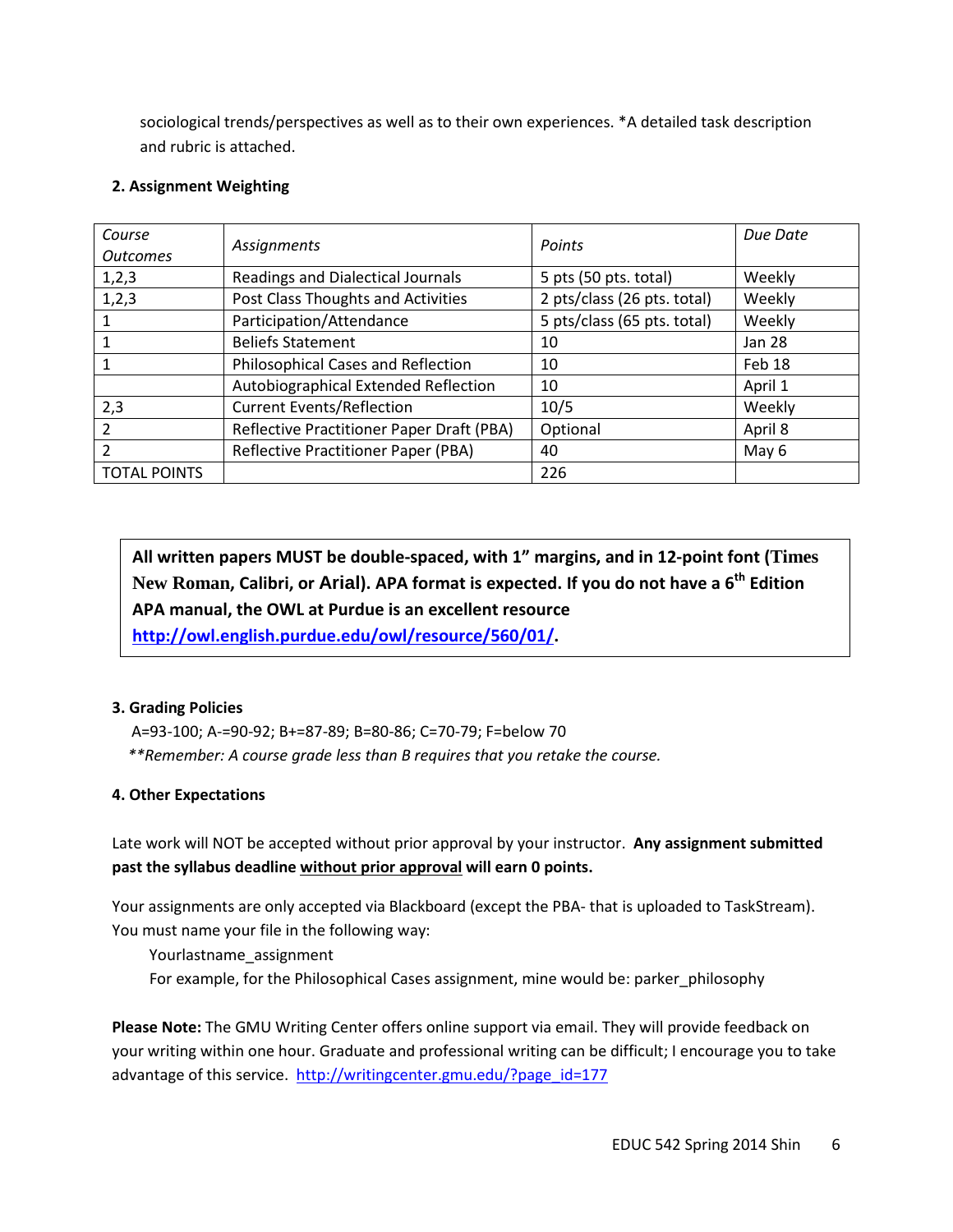### **5.Performance-based assessments**

## *Reflective Practitioner Paper (40 pts) PBA*

In order to become reflective practitioners for a multicultural classroom, candidates must reflect on a variety of professional issues that teachers confront in their day-to-day teaching as well as the broader educational and social context, which affects the work of the public school teacher. To this end, the candidates will analyze a current issue/innovation around race and culture, gender equity, special education, social class, or language diversity. They will then relate it to historical and sociological trends/perspectives as well as to their own experiences. \*A detailed task description and rubric is attached.

### **TASKSTREAM REQUIREMENTS**

Every student registered for any Elementary Education course with a required performance-based assessment (designated as such in the syllabus) is required to submit this assessment (EDCI 542: *Reflective Practitioner Paper*) to TaskStream (regardless of whether a course is an elective, a onetime course or part of an undergraduate minor). Evaluation of your performance-based assessment will also be provided using TaskStream. Failure to submit the assessment to TaskStream will result in a the course instructor reporting the course grade as Incomplete(IN). Unless this grade is changed upon completion of the required TaskStream submission, the IN will convert to an F nine weeks into the following semester.

### **GMU POLICIES AND RESOURCES FOR STUDENTS**

- a) Students must adhere to the guidelines of the George Mason University Honor Code [See http://oai.gmu.edu/the-mason-honor-code/].
- b) Students must follow the university policy for Responsible Use of Computing [See <http://universitypolicy.gmu.edu/policies/responsible-use-of-computing/> ].
- c) Students are responsible for the content of university communications sent to their George Mason University email account and are required to activate their account and check it regularly. All communication from the university, college, school, and program will be sent to students solely through their Mason email account.
- d) The George Mason University Counseling and Psychological Services (CAPS) staff consists of professional counseling and clinical psychologists, social workers, and counselors who offer a wide range of services (e.g., individual and group counseling, workshops and outreach programs) to enhance students' personal experience and academic performance [See [http://caps.gmu.edu/\]](http://caps.gmu.edu/).
- e) Students with disabilities who seek accommodations in a course must be registered with the George Mason University Office of Disability Services (ODS) and inform their instructor, in writing, at the beginning of the semester [Se[e http://ods.gmu.edu/\]](http://ods.gmu.edu/).
- f) Students must follow the university policy stating that all sound emitting devices shall be turned off during class unless otherwise authorized by the instructor.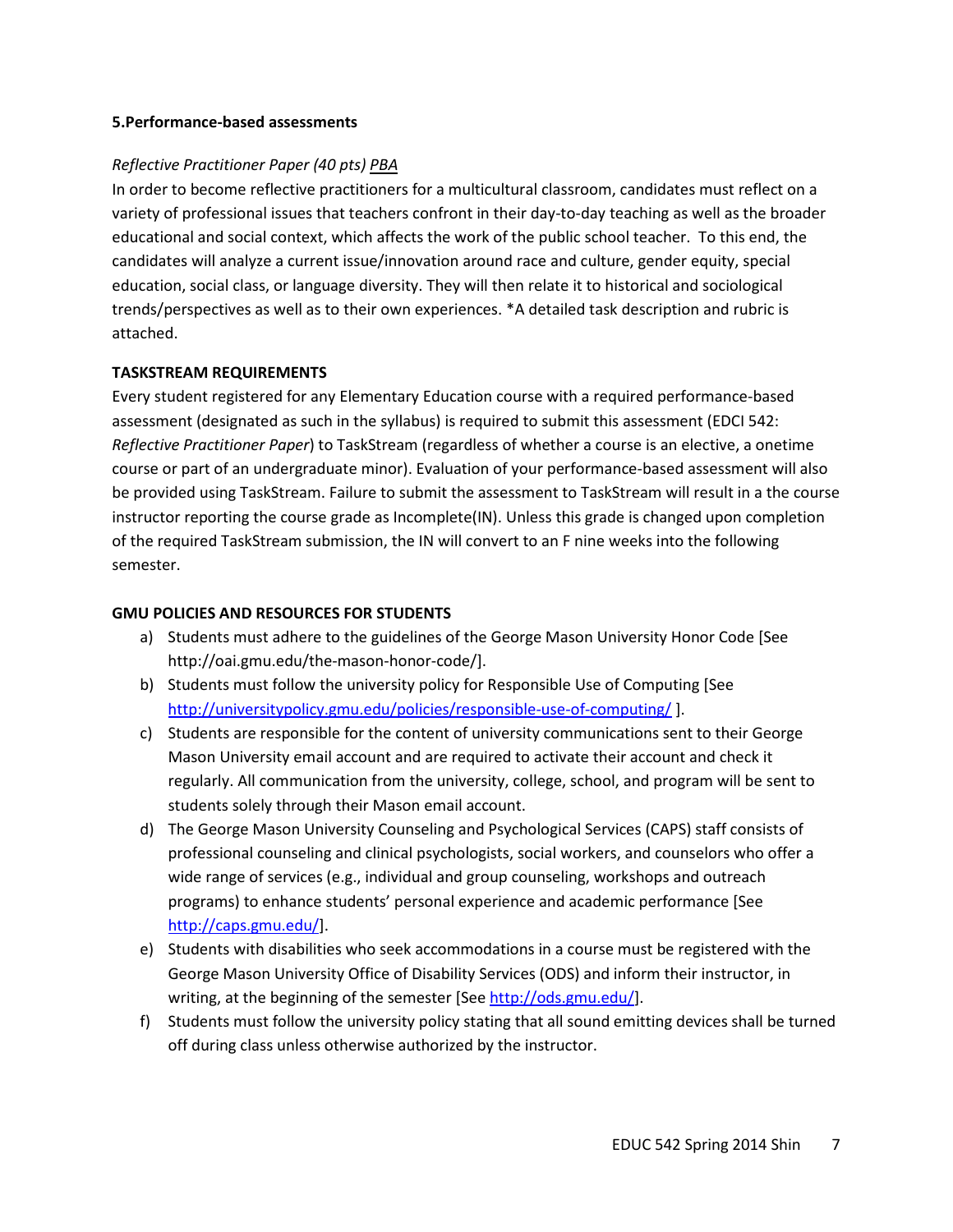g) The George Mason University Writing Center staff provides a variety of resources and services (e.g., tutoring, workshops, writing guides, handbooks) intended to support students as they work to construct and share knowledge through writing [Se[e http://writingcenter.gmu.edu/\]](http://writingcenter.gmu.edu/).

### **PROFESSIONAL DISPOSITIONS**

Students are expected to exhibit professional behaviors and dispositions at all times.

### **CORE VALUES COMMITMENT**

The College of Education & Human Development is committed to collaboration, ethical leadership, innovation, research-based practice, and social justice. Students are expected to adhere to these principles.<http://cehd.gmu.edu/values/>

For additional information on the College of Education and Human Development, Graduate School of Education, please visit our website [See [http://gse.gmu.edu/\]](http://gse.gmu.edu/).

### **PROPOSED CLASS SCHEDULE:**

| Date                         | <b>Topic/Guiding questions</b>                                                                                                          | <b>Reading/Assignment Due</b>                                                                                                                                                                                                                                                            |
|------------------------------|-----------------------------------------------------------------------------------------------------------------------------------------|------------------------------------------------------------------------------------------------------------------------------------------------------------------------------------------------------------------------------------------------------------------------------------------|
| Class 1<br>Jan 21            | Introductions<br>• What does Foundations of<br>Education mean?<br>• What is the purpose of<br>schooling?<br>Making the familiar strange |                                                                                                                                                                                                                                                                                          |
| Class <sub>2</sub><br>Jan 28 | Philosophical Foundations of<br><b>Education</b><br>• What does it mean to learn?<br>• What is the best way to<br>teach?                | Readings:<br>Assigned pdf from the following list:<br>Plato (idealism)<br>Neill (existentialism)<br>Noddings (care)<br>Adler (perennialism)<br>Montessori (constructivism)<br>Skinner (behaviorism)<br>Dewey (pragmatism)<br>Freire (critical pedagogy)<br><b>DUE: Beliefs statement</b> |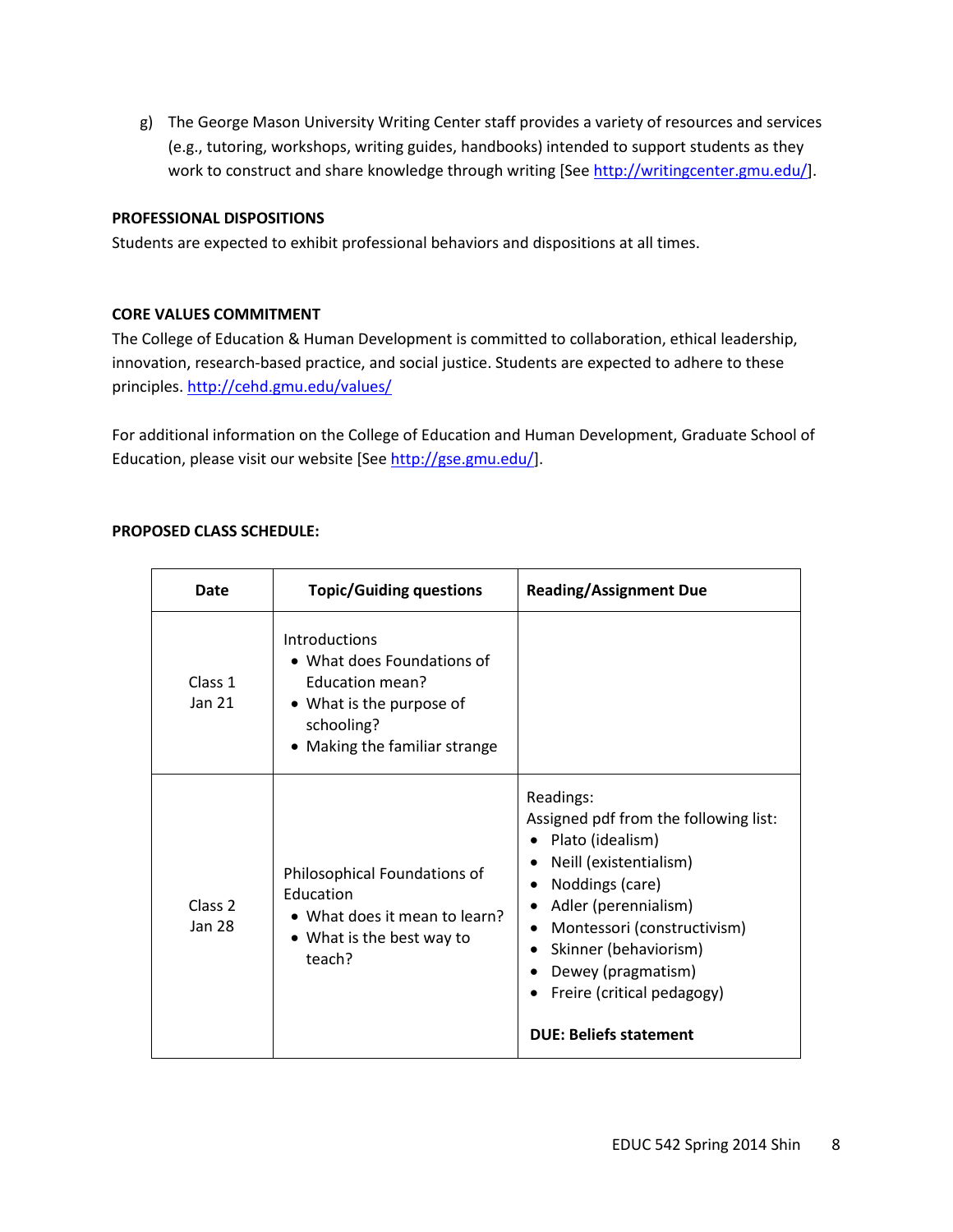| Class 3<br>Feb 4                        | Philosophical Foundations of<br>Education Cont'd<br>• Where do I fit?<br>The Social, Economic, and<br><b>Political Goals of School</b><br>Why do we teach what we<br>٠<br>do?<br>• What are the effects of the<br>goals of school? | <b>Readings:</b><br>Spring Ch. 1, 2, 4<br><b>DUE: Dialectical Journal 1</b>                                                                                                             |
|-----------------------------------------|------------------------------------------------------------------------------------------------------------------------------------------------------------------------------------------------------------------------------------|-----------------------------------------------------------------------------------------------------------------------------------------------------------------------------------------|
| Class 4<br>Feb 11                       | Introduction to "Minority"<br>Education<br><b>Gender and Sexuality in</b><br>Education                                                                                                                                             | <b>Readings:</b><br>Spring Ch. 5<br>Readings on BB<br><b>DUE: Dialectical Journal 2</b><br>Gender and sexuality current event<br>groups                                                 |
| Class <sub>5</sub><br>Feb 18            | Social Class in Education                                                                                                                                                                                                          | <b>Readings:</b><br>Spring, Ch 3<br>Readings on Bb<br><b>DUE: Dialectical Journal 3</b><br>Social class current event groups<br><b>Philosophical Cases Reflection</b>                   |
| Class <sub>6</sub><br>Feb <sub>25</sub> | <b>Native American Education</b>                                                                                                                                                                                                   | <b>Readings:</b><br>Spring, Ch 6, pages 132-147<br>Readings on BB<br><b>DUE: Dialectical Journal 4</b><br><b>Ethnicity and race current event</b><br>groups (Native American Education) |
| Class <sub>7</sub><br>Mar 4             | Mexican-American and African<br><b>American Education</b>                                                                                                                                                                          | <b>Readings:</b><br>Spring pg. 105-118<br>Readings on BB<br><b>DUE: Dialectical Journal 5</b>                                                                                           |
| Class 8<br>Mar 11                       | <b>SPRING BREAK</b>                                                                                                                                                                                                                | <b>SPRING BREAK</b>                                                                                                                                                                     |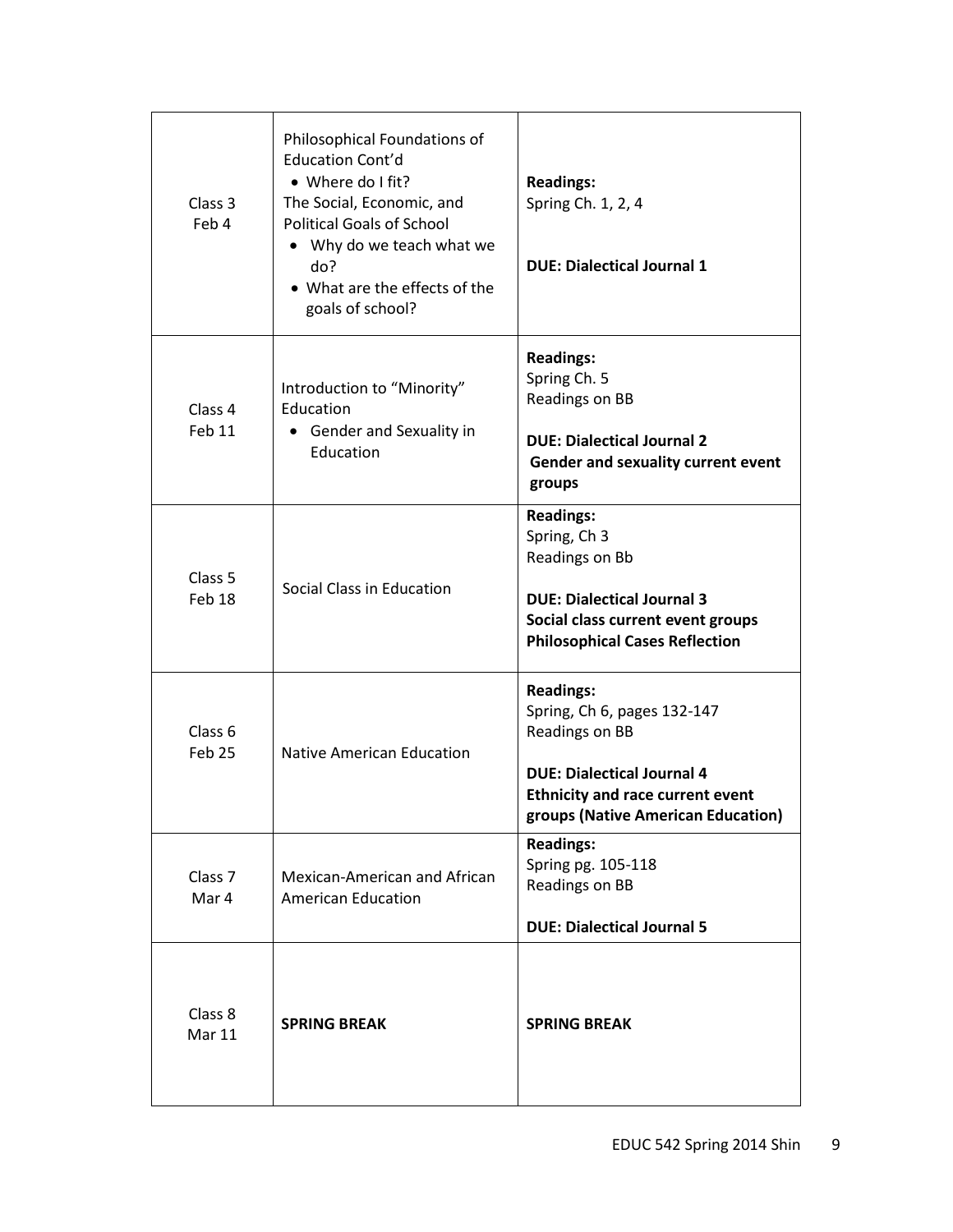| Class 9<br><b>Mar 18</b>  | English Language Learner<br>Education                                                                                                                                                                                                                 | <b>Readings:</b><br>Spring, Ch 6, pages 147-156<br>Spring Ch. 7<br>Readings on BB<br><b>DUE: Dialectical Journal 6</b><br>Language current event groups                                                              |
|---------------------------|-------------------------------------------------------------------------------------------------------------------------------------------------------------------------------------------------------------------------------------------------------|----------------------------------------------------------------------------------------------------------------------------------------------------------------------------------------------------------------------|
| Class 10<br><b>Mar 25</b> | <b>Students with Disabilities</b><br>Education<br>• Why do we rely on IQ<br>scores?<br>• What has education looked<br>like for SWD?                                                                                                                   | <b>Readings:</b><br>Readings on BB<br><b>DUE: Dialectical Journal 7</b><br><b>Students with disabilities current</b><br>event groups                                                                                 |
| Class 11<br>April 1       | The state of education today<br>and current issues<br>• How has the past affected<br>our present?<br>• How does school affect<br>educational and social<br>success?<br>• What does power and<br>control in education look like<br>at the local level? | <b>Readings:</b><br>Spring Ch. 8<br><b>Bb readings</b><br><b>DUE: Dialectical Journal 8</b><br><b>Structures/Funding of schools</b><br>current event groups<br><b>Autobiographical Extended</b><br><b>Reflection</b> |
| Class 12<br>April 8       | The state of education today<br>and current issues<br>• How has NCLB affected<br>education?                                                                                                                                                           | <b>Readings:</b><br>Kozol 1-5<br>Spring Ch. 9<br>Readings on BB<br><b>DUE: Dialectical Journal 9</b><br><b>Reflective Practitioner Paper Draft</b><br>(PBA)                                                          |
| Class 13<br>April 15      | Implications for today<br>• Culturally responsive<br>teaching<br>• Lead PBA topic group                                                                                                                                                               | <b>Readings:</b><br>Kozol 6-9<br>Readings on BB<br><b>DUE: Dialectical Journal 10</b>                                                                                                                                |
| Class 14<br>April 22      | No class meeting<br>Optional individual conferences<br>to discuss PBA                                                                                                                                                                                 |                                                                                                                                                                                                                      |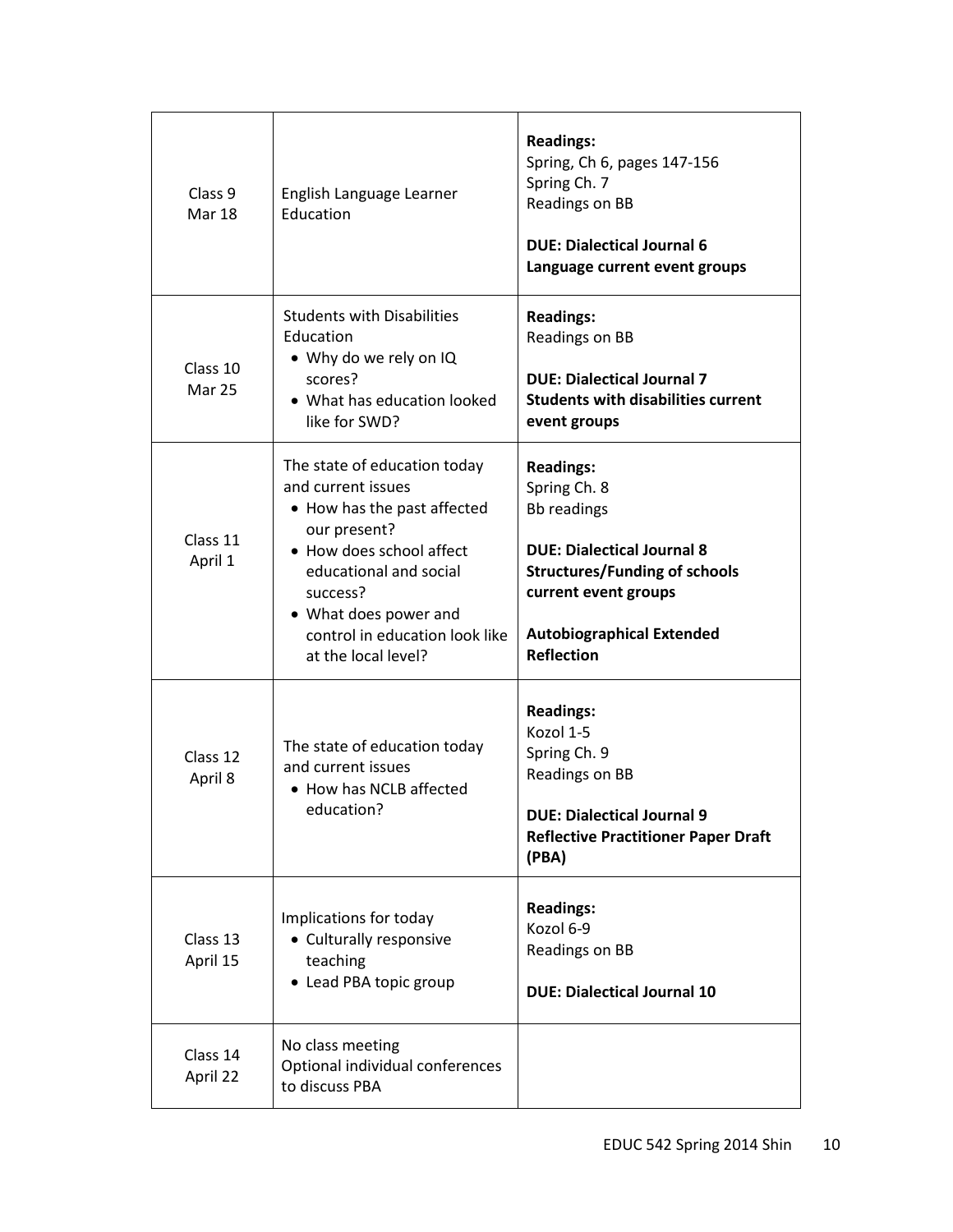| Class 15<br>April 29 | Implications for teaching our<br>students today<br>• Last F2F class<br>• Pulling it all together<br>• Lead PBA topic group | <b>Readings:</b><br>Kozol Ch. 10-end<br>Spring Chapter 10<br>Readings on BB<br><b>Reflective Practitioner Paper (PBA)</b> |
|----------------------|----------------------------------------------------------------------------------------------------------------------------|---------------------------------------------------------------------------------------------------------------------------|
|                      |                                                                                                                            | due May 6 by NOON                                                                                                         |

Note: Calendar is tentative and may be modified in line with course needs.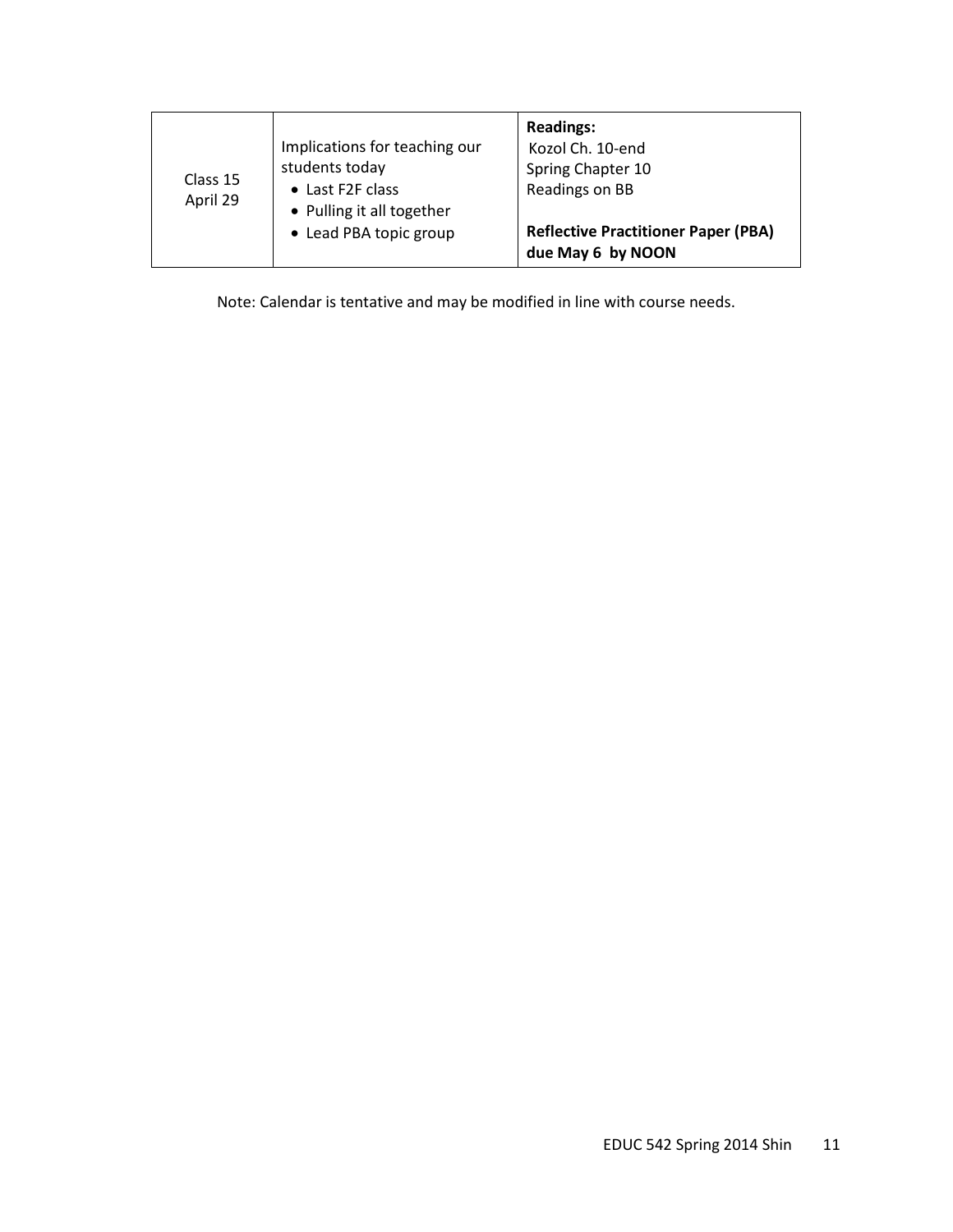# **Dialectical Journals**

*dialectical (die-uh-LEKT-i-cul), n. : the art or practice of arriving at the truth through logical arguments.* 

A dialectical journal is another name for a double-entry journal or a reader-response journal. A dialectical journal is a journal that records a dialogue, or conversation, between the ideas in the text (the words that you are reading) and the ideas of the reader (the person who is doing the reading). This is what you must do in your journal—keep a dialogue with yourself. In your journal, have a conversation with the text and with yourself. Write down your thoughts, questions, insights, and ideas while you read.

## How Do I Keep A Dialectical Journal?

Your journal will use a two-entry form:

- Fold the page in half.
- In the LEFT COLUMN, write down direct quotes (with page numbers) from the readings. These should be points that you think are interesting or important.
- In the RIGHT COLUMN, write down YOUR OWN thoughts, commentary, and questions about the quotes in the LEFT COLUMN. Why did you choose this quote? Is it a main idea? Something you disagree with? Something you question? Does it connect back to prior class discussion/reading? Be specific.
- You should have at least 3 quotes from each reading or chapter (2 from shorter selections)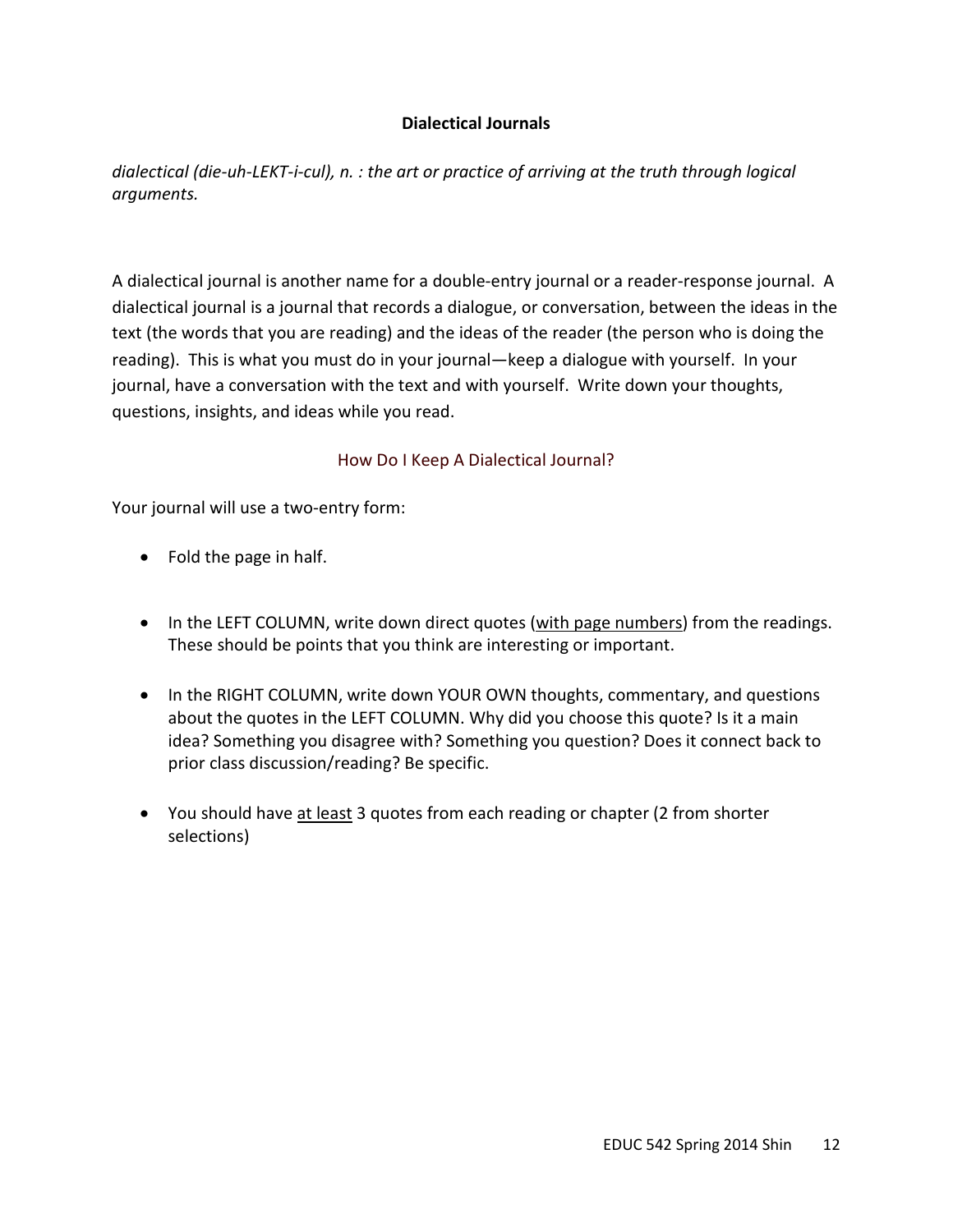### **Reflective Practitioner Paper**

"A large part of the problem [of the achievement gap] is that many educators do not understand what it means to engage in educational practices that promote equity. Equity involves more than simply ensuring that children have equal access to education. Equity also entails a focus on outcomes and results"

(Boykin & Noguera, 2011, p. viii)

In consideration of the above quote, this assignment will offer you an opportunity to expand your understanding of public education as a system that both expands and diminishes equity. Taken another way, you will explore the following question: What are the tensions within efforts to reform public education and how do these debates shape your thinking and actions as a teacher? Follow the steps below to successfully write this scholarly paper.

- 1. Pick an educational initiative introduced through class (readings, discussion, materials).
- 2. Research who this initiative is designed to benefit (a group of students targeted by the initiative).
- 3. Find peer-reviewed research articles and review class readings that address the initiative and its impact on students (If you are not sure about whether a research journal is peer-reviewed consult with me). Take notes as you read.
- 4. Write your paper. Include the following as headings so that you and the reader [your instructor] will know exactly where you are headed and whether you have addressed all of the content requirements.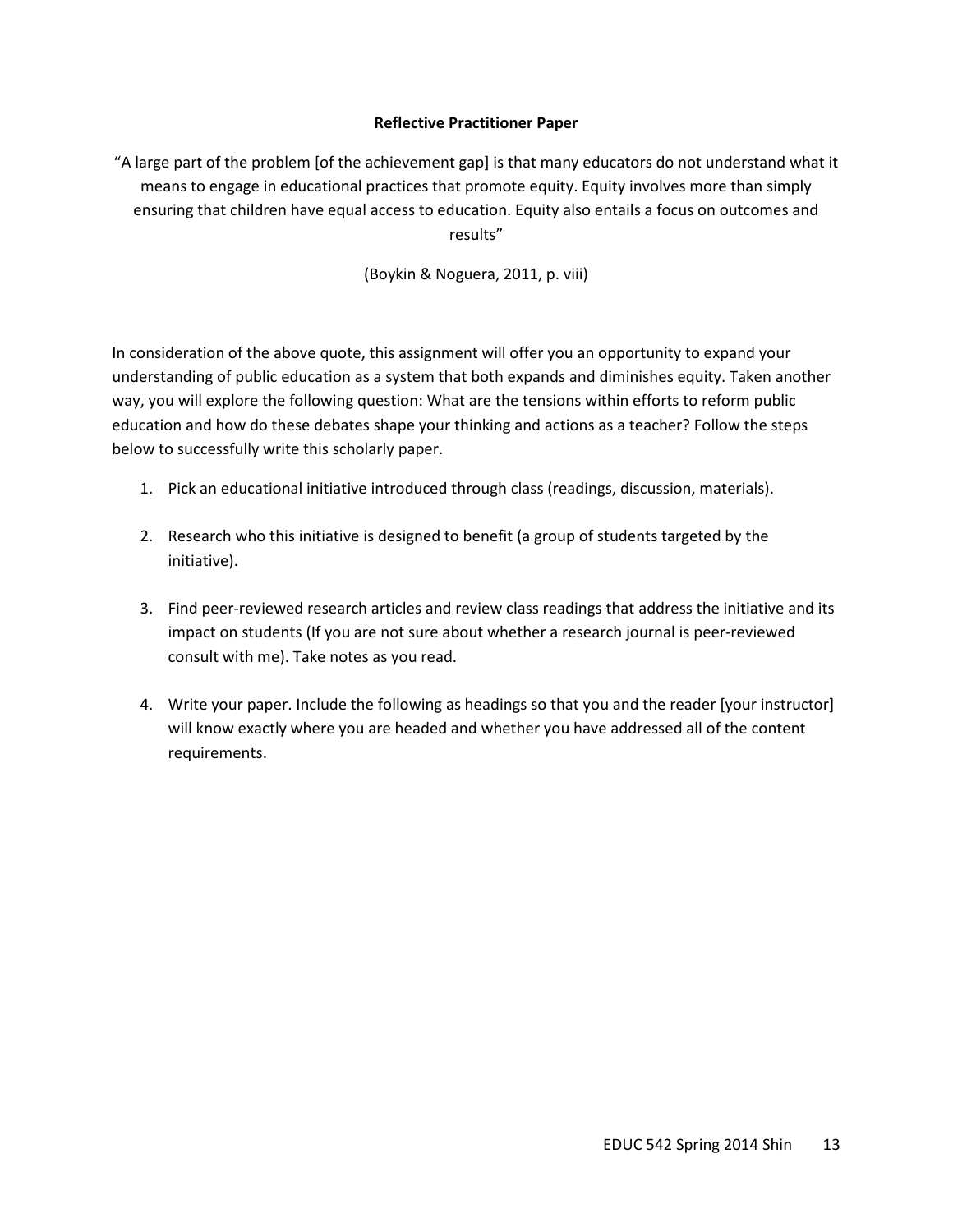• Introduction (this is where you introduce your topic, establish its significance (hook), and give your reader an advance organizer for the paper)

Part One (The initiative)

- Description of the initiative
- Background and historical information of initiative
- Strengths of the initiative
- Weaknesses of/challenges to the initiative
- Implications for teachers (What does this initiative mean for teachers? You will want to think about what is essential for teachers to consider, know, and do within this initiative)

Part Two (The students)

- Background of the student population targeted by the initiative (may include US, VA, DC demographics)
- Classroom/school implications for young learners in this population (How has this population of students historically experienced education? How do identity characteristics of this population intersect with characteristics of school?)
- Implications for teachers such as yourself (compare/contrast your background) teaching this population of students (You must first deconstruct and then describe relevant aspects of your identity. Then you must analyze how these pieces of your identity potentially intersect with teaching this student population. Use first person here to then generalize to a broader population of teachers like you.)

Part Three

• Conclusions (Based on what you have presented in your paper, this is where you draw conclusions about the impact of the initiative on students. Who is benefitted and how? Who is disadvantaged and how? What does that mean for the group of students targeted by the initiative?)

# **Tips**

While you are writing the paper make sure that you are:

- Integrating concepts from readings. You CANNOT make a claim without evidence to support it. That evidence comes from your readings and research. Each section needs multiple (2 or more different) sources. I will be looking for breadth and depth in your references.
- Integrating class discussions and integrating experiences and/or personal reflection (especially in Part 2: Implications for teachers such as yourself.

Clarity of writing

- It is logically organized
- Has an introduction that includes the goals/purpose of the paper
- Has points representing strengths and weaknesses of the initiative
- Has smooth transitions between ideas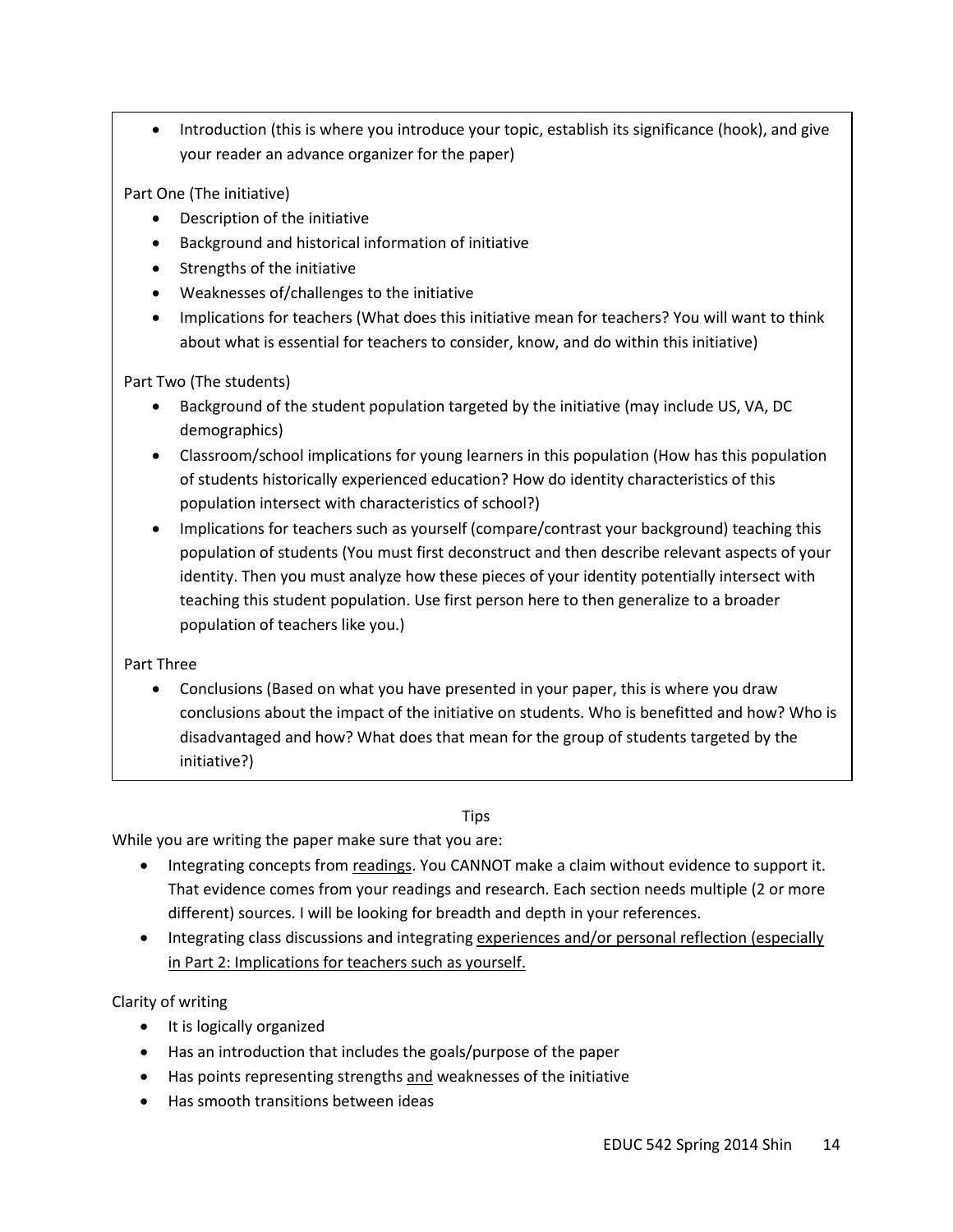- Ends with a conclusion that restates the main points of the paper (without introducing new ideas) and draws conclusions about the initiative's outcomes on intended students.
- Information is presented clearly within the page limits **(8-10 pages)**
- The paper has NO grammar or spelling errors. None.
- Read and re-read your writing before submitting
- If academic writing is difficult for you, ask a colleague or friend to review your work and provide feedback or visit the GMU Writing Center (see link above).

### APA format

- title page
- headings
- page numbers
- proper use of in-text citations and appropriately formatted reference list
- Do NOT use standalone quotes in your paper. See the "Citation Cheat Sheet" on blackboard for help with this.
- Do NOT include anything in your reference list that you do not cite in your paper.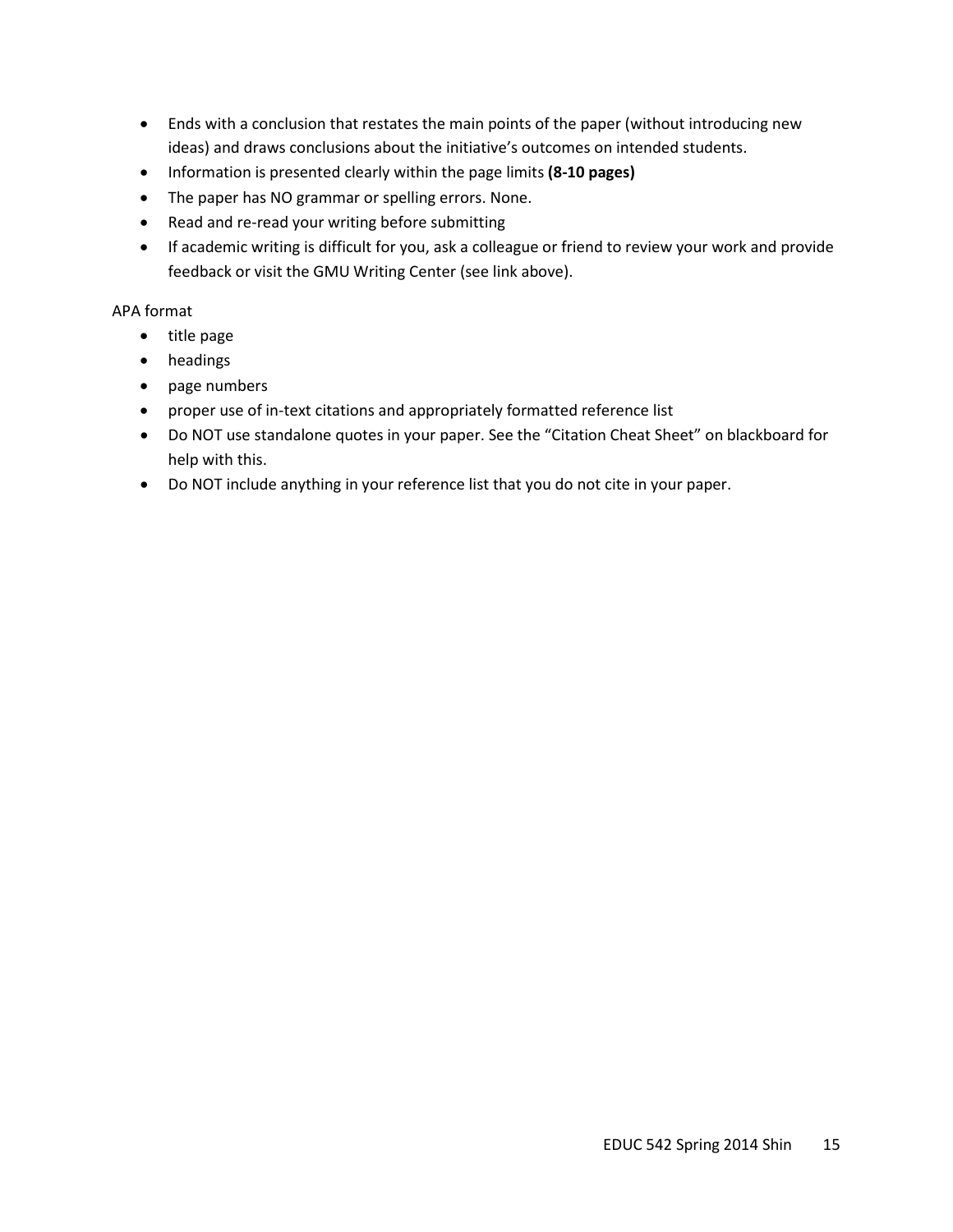|                                   | 4                                  | 3                                     | $\overline{2}$         | 1                                        |
|-----------------------------------|------------------------------------|---------------------------------------|------------------------|------------------------------------------|
| Reflective Practitioner<br>Rubric | <b>Exemplary</b>                   | <b>Maturing</b>                       | <b>Developing</b>      | <b>Unsatisfactory</b>                    |
|                                   | (Met)                              | (Met)                                 | (Not Met)              | (Not Met)                                |
|                                   | Presents appropriate               | Presents appropriate                  | Presents some          | Lacks description of                     |
|                                   | and complete                       | description of the                    | description of the     | the education                            |
| Description of the                | description of the                 | education initiative,                 | education initiative,  | initiative                               |
| education initiative              | education initiative,              | but is incomplete                     | but is not sufficient  |                                          |
|                                   | and includes                       | and/or includes only                  | and/or lacks           |                                          |
| <b>ACEI 5.1</b>                   | multiple and                       | some supporting                       | supporting             |                                          |
|                                   | different supporting               | references                            | references             |                                          |
|                                   | references                         |                                       |                        |                                          |
|                                   | Presents appropriate               | Presents appropriate                  | Presents some          | Lacks significant                        |
|                                   | and complete                       | significant historical                | significant historical | historical and                           |
| <b>Significant historical</b>     | significant historical             | and background                        | and background         | background                               |
| background information            | and background                     | information on the                    | information on the     | information on the                       |
| regarding the education           | information of the                 | education initiative,                 | education initiative,  | education initiative                     |
| initiative                        | education initiative,              | but is incomplete                     | but is not sufficient  |                                          |
|                                   | and includes                       | and/or include only                   | and/or lacks           |                                          |
| <b>ACEI 5.1</b>                   | multiple and                       | some supporting                       | supporting             |                                          |
|                                   | different supporting<br>references | references                            | references             |                                          |
|                                   | Presents appropriate               |                                       | Presents some          |                                          |
|                                   | and complete                       | Presents appropriate<br>strengths and | strengths and          | Lacks strengths and<br>weaknesses of the |
|                                   | discussion of                      | weaknesses of the                     | weaknesses of the      | education initiative                     |
| <b>Strengths and weaknesses</b>   | strengths and                      | education initiative,                 | education initiative,  |                                          |
| of the education initiative       | weaknesses of the                  | but is incomplete                     | but is not sufficient  |                                          |
|                                   | education initiative,              | and/or includes only                  | and/or lacks           |                                          |
| <b>ACEI 5.1</b>                   | and includes                       | some supporting                       | supporting             |                                          |
|                                   | multiple and                       | references                            | references             |                                          |
|                                   | different references               |                                       |                        |                                          |
|                                   | Presents appropriate               | Presents appropriate                  | Presents some          | Lacks implications of                    |
|                                   | and complete                       | implications of the                   | implications of the    | the education                            |
| Implications of the               | implications of the                | education initiative                  | education initiative   | initiative for                           |
| education initiative for          | education initiative               | for teachers, but is                  | for teachers, but is   | teachers in the                          |
| teachers                          | for teachers, and                  | incomplete and/or                     | not sufficient and/or  | identified population                    |
|                                   | includes multiple                  | includes only some                    | lacks supporting       |                                          |
| <b>ACEI 5.1</b>                   | and different                      | supporting                            | references             |                                          |
|                                   | supporting                         | references                            |                        |                                          |
|                                   | references                         |                                       |                        |                                          |
|                                   | Presents appropriate               | Presents appropriate                  | Presents some          | Lacks background                         |
|                                   | and complete                       | background                            | background             | information about                        |
|                                   | background                         | information about                     | information about      | the targeted                             |
| <b>Background information</b>     | information about                  | the targeted                          | the targeted           | population of                            |
| about the targeted                | the targeted                       | population of                         | population of          | students                                 |
| population of students            | population of                      | students, but is not                  | students, but is not   |                                          |
|                                   | students and                       | complete and/or                       | sufficient and/or      |                                          |
| <b>ACEI 3.2</b>                   | includes multiple                  | includes some                         | lacks supporting       |                                          |
|                                   | and different                      | supporting                            | references             |                                          |
|                                   | supporting                         | references                            |                        |                                          |
|                                   | references                         |                                       |                        |                                          |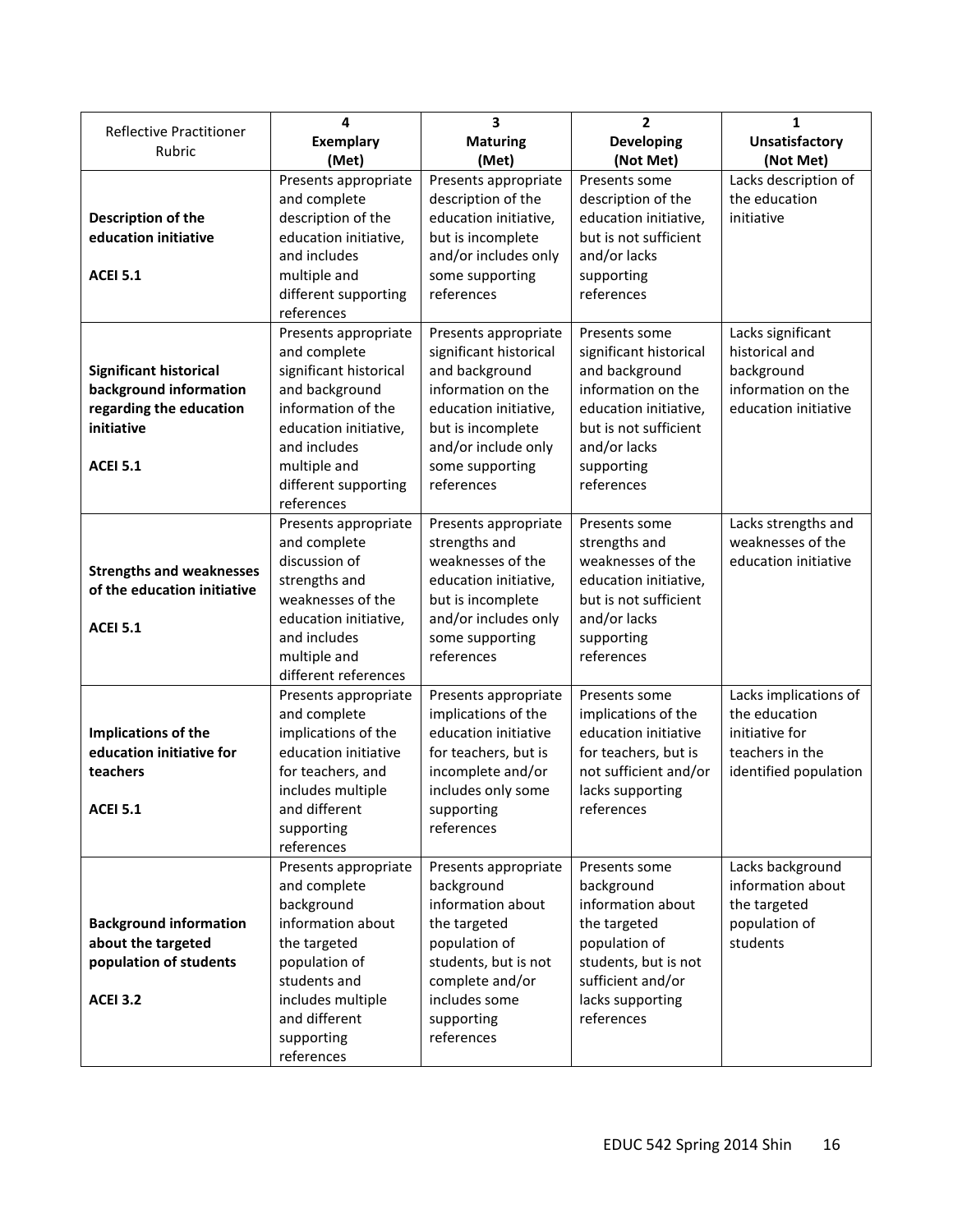| Classroom/school<br>implications for students<br>in this population<br><b>ACEI 3.2</b> | Presents appropriate<br>and complete<br>implications for<br>students in the<br>targeted population;<br>includes multiple<br>and different<br>supporting<br>references | Presents appropriate<br>implications for<br>students in the<br>targeted population,<br>but it is not<br>complete and/or<br>includes only some<br>supporting<br>references | Presents some<br>implications for<br>students in the<br>targeted population,<br>but it is not<br>sufficient and/or<br>lacks supporting<br>references | Lacks implications<br>for students in the<br>targeted population |
|----------------------------------------------------------------------------------------|-----------------------------------------------------------------------------------------------------------------------------------------------------------------------|---------------------------------------------------------------------------------------------------------------------------------------------------------------------------|------------------------------------------------------------------------------------------------------------------------------------------------------|------------------------------------------------------------------|
|                                                                                        | Presents appropriate<br>and complete                                                                                                                                  | Presents appropriate<br>background                                                                                                                                        | Presents some<br>background                                                                                                                          | Lacks background<br>information about                            |
|                                                                                        | background                                                                                                                                                            | information about                                                                                                                                                         | information about                                                                                                                                    | the culture,                                                     |
| <b>Implications for teachers</b>                                                       | information about                                                                                                                                                     | the culture,                                                                                                                                                              | the culture,                                                                                                                                         | knowledge, and                                                   |
| such as yourself teaching                                                              | the culture,                                                                                                                                                          | knowledge, and                                                                                                                                                            | knowledge, and                                                                                                                                       | attitudes of the                                                 |
| this population of                                                                     | knowledge, and                                                                                                                                                        | attitudes of the                                                                                                                                                          | attitudes of the                                                                                                                                     | identified preservice                                            |
| students                                                                               | attitudes of the                                                                                                                                                      | identified preservice                                                                                                                                                     | identified preservice                                                                                                                                | teacher                                                          |
|                                                                                        | identified preservice                                                                                                                                                 | teacher, but is not                                                                                                                                                       | teacher, but is not                                                                                                                                  |                                                                  |
| <b>ACEI 3.2</b>                                                                        | teacher and includes                                                                                                                                                  | complete and/or                                                                                                                                                           | sufficient and/or                                                                                                                                    |                                                                  |
|                                                                                        | multiple and                                                                                                                                                          | includes some                                                                                                                                                             | lacks supporting                                                                                                                                     |                                                                  |
|                                                                                        | different supporting                                                                                                                                                  | supporting                                                                                                                                                                | references                                                                                                                                           |                                                                  |
|                                                                                        | references                                                                                                                                                            | references                                                                                                                                                                |                                                                                                                                                      |                                                                  |
|                                                                                        | Presents appropriate                                                                                                                                                  | Presents appropriate                                                                                                                                                      | Presents some                                                                                                                                        | Lacks conclusions or                                             |
|                                                                                        | and complete                                                                                                                                                          | conclusions                                                                                                                                                               | conclusions                                                                                                                                          | conclusions                                                      |
| <b>Conclusions regarding the</b><br>impact of the initiative on                        | conclusions<br>regarding the impact                                                                                                                                   | regarding the impact<br>of the initiative but                                                                                                                             | regarding the impact<br>of the initiative but                                                                                                        | presented are<br>illogical based on the                          |
| students                                                                               | of the initiative;                                                                                                                                                    | it is not complete;                                                                                                                                                       | conclusions may be                                                                                                                                   | rest of the paper,                                               |
|                                                                                        | includes multiple                                                                                                                                                     | includes some                                                                                                                                                             | vague, and/or lacks                                                                                                                                  | and/or lacks any                                                 |
| <b>ACEI 3.2</b>                                                                        | and different                                                                                                                                                         | supporting                                                                                                                                                                | supporting                                                                                                                                           | supporting                                                       |
|                                                                                        | supporting                                                                                                                                                            | references                                                                                                                                                                | references                                                                                                                                           | references                                                       |
|                                                                                        | references                                                                                                                                                            |                                                                                                                                                                           |                                                                                                                                                      |                                                                  |

\*note: multiple references means (2 or more), some means (1), none means (0).

# ACEI/NCATE Standards addressed in this task

3.2 Adaptation to diverse students—Candidates understand how elementary students differ in their development and approaches to learning, and create instructional opportunities that are adapted to diverse students.

5.1 Professional growth, reflection and evaluation—Candidates are aware of and reflect on their practice in light of research on teaching, professional ethics, and resources available for professional learning; they continually evaluate the effects of their professional decisions and actions on students, families, and other professionals in the learning community and actively seek out opportunities to grow professionally